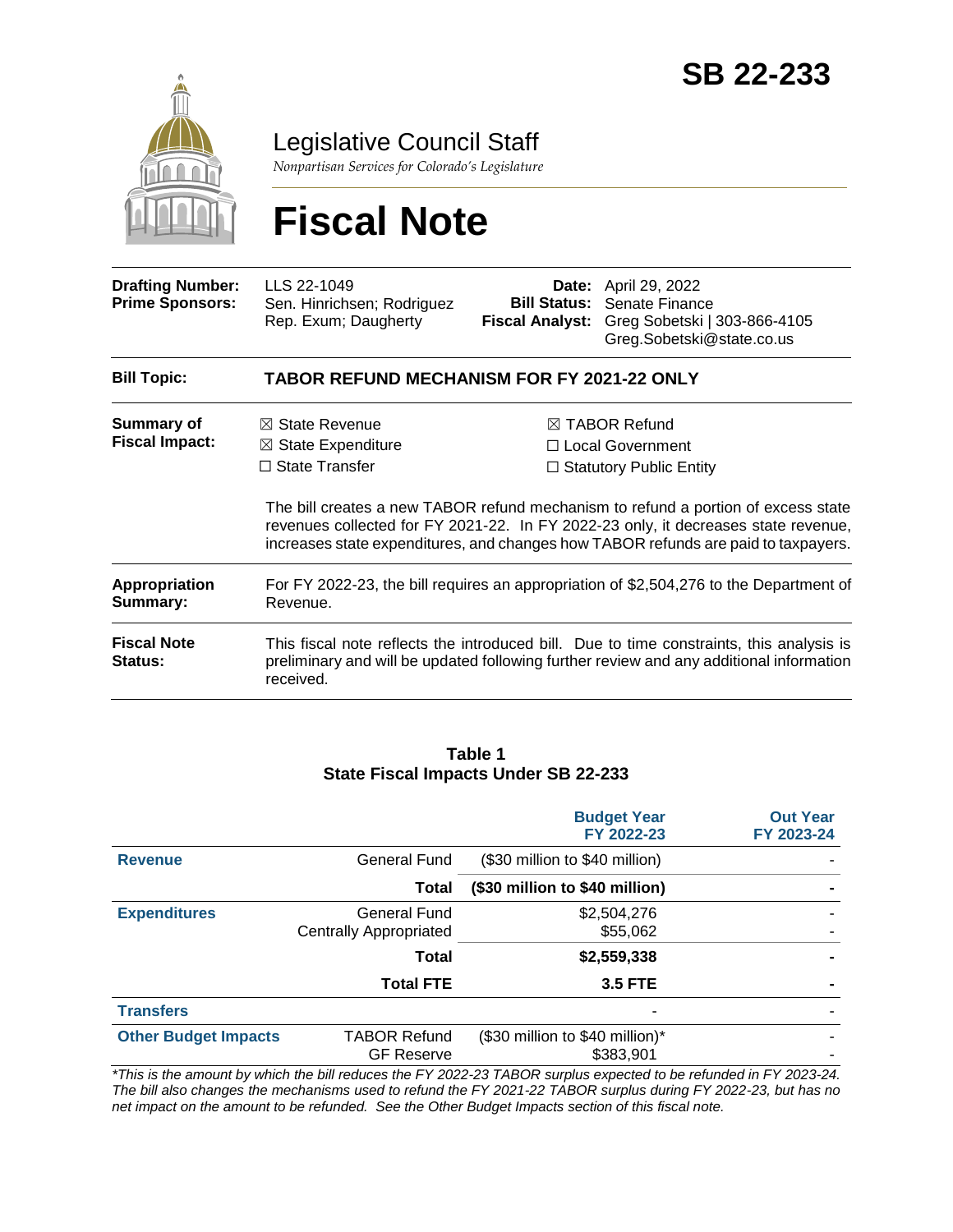Page 2

# **Summary of Legislation**

The bill creates a temporary TABOR refund mechanism to refund a portion of the state's projected FY 2021-22 TABOR surplus. The new refund mechanism refunds \$400 to each eligible taxpayer filing singly, and \$800 to each eligible taxpayer filing jointly. The actual amounts refunded via the mechanism created in this bill may be reduced based on the TABOR surplus that the state actually collects.

**Eligibility.** To be eligible for this refund, a taxpayer must have resided in Colorado for the entirety of the 2021 tax year, and must file their 2021 income tax return, or be awarded a property tax, rent, or heat credit, by a specific date.

**Order of refund mechanisms.** The mechanism becomes available if the amount of the FY 2021-22 TABOR surplus exceeds the amount required to fully fund projected refunds via the senior and disabled veteran property tax exemptions and the temporary income tax rate reduction from 4.55 percent to 4.50 percent. The mechanism precedes the six-tier sales tax refund for tax year 2022, reducing the amount that would otherwise be refunded using that mechanism.

**Administration.** The Department of Revenue (DOR) is required to certify a list of eligible taxpayers, and any adjustment to the refund amounts, by August 1, 2022. Refunds are required to be mailed to taxpayers no later than September 30, 2022.

To facilitate distribution of the refunds, the bill authorizes DOR to share certain taxpayer information with the Department of Personnel and Administration or a third-party vendor; however, this information remains confidential and subject to current law limitations and penalties for disclosure.

Refunds may be garnished for unpaid balances or unpaid debts, and do not constitute a refund or offset of state income taxes for the purpose of determining 2022 federal taxable income.

## **Background**

**TABOR refund mechanisms.** TABOR (Colo. Const. art. X, § 20) limits the amount of revenue that the state can retain and spend or save each year, and requires that any excess amount be refunded to taxpayers, unless voters approve a ballot measure allowing the state to retain the excess. TABOR allows the state to use "any reasonable method" for refunds.

Current law contains three TABOR refund mechanisms:

- the property tax exemption reimbursement mechanism;
- the temporary income tax rate reduction; and
- the six-tier sales tax refund mechanism.

Figure 1 shows the order in which these mechanisms are used.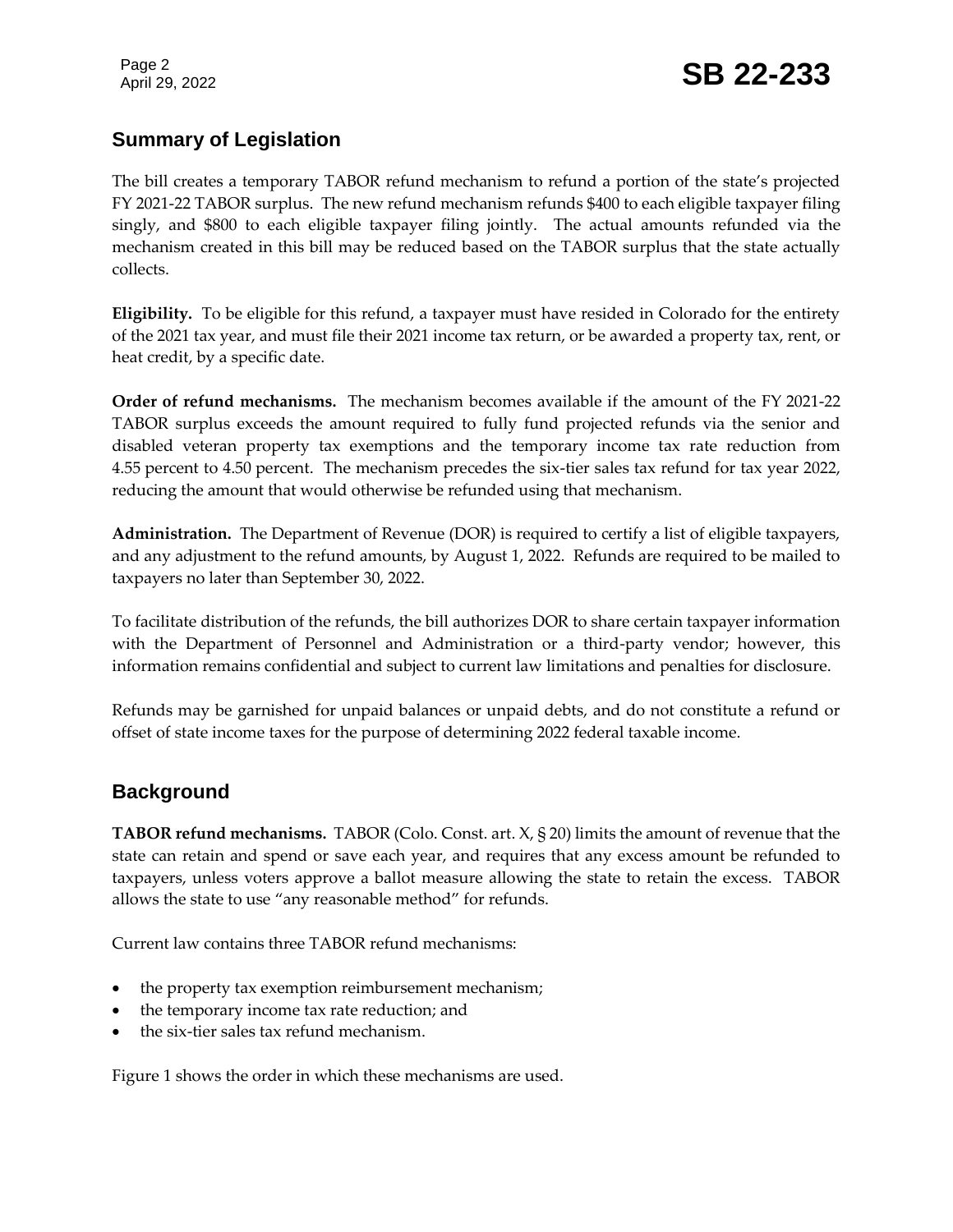

The March 2022 Legislative Council Staff (LCS) forecast anticipates that, under current law, all three mechanisms will be used to refund an expected \$2.0 billion TABOR surplus for FY 2021-22. The amounts expected to be refunded via each mechanism under current law follow:

- \$163.6 million via property tax exemptions;
- \$133.1 million via the temporary income tax rate reduction; and
- \$1,706.5 million via the six-tier sales tax refund.

**Six-tier sales tax refund mechanism.** The temporary mechanism in the bill refunds a portion of revenue that would otherwise be refunded via the six-tier sales tax refund mechanism. The six-tier sales tax refund mechanism grants taxpayers a refund according to where their adjusted gross income (AGI) falls among six tiers. Statute requires the refund amount to be distributed among the six tiers as it was distributed for the sales tax refund in tax year 1999.

For more information about TABOR refund mechanisms, see this LCS research memorandum: [http://leg.colorado.gov/sites/default/files/r21-97\\_history\\_of\\_tabor\\_refund\\_mechanisms.pdf](http://leg.colorado.gov/sites/default/files/r21-97_history_of_tabor_refund_mechanisms.pdf)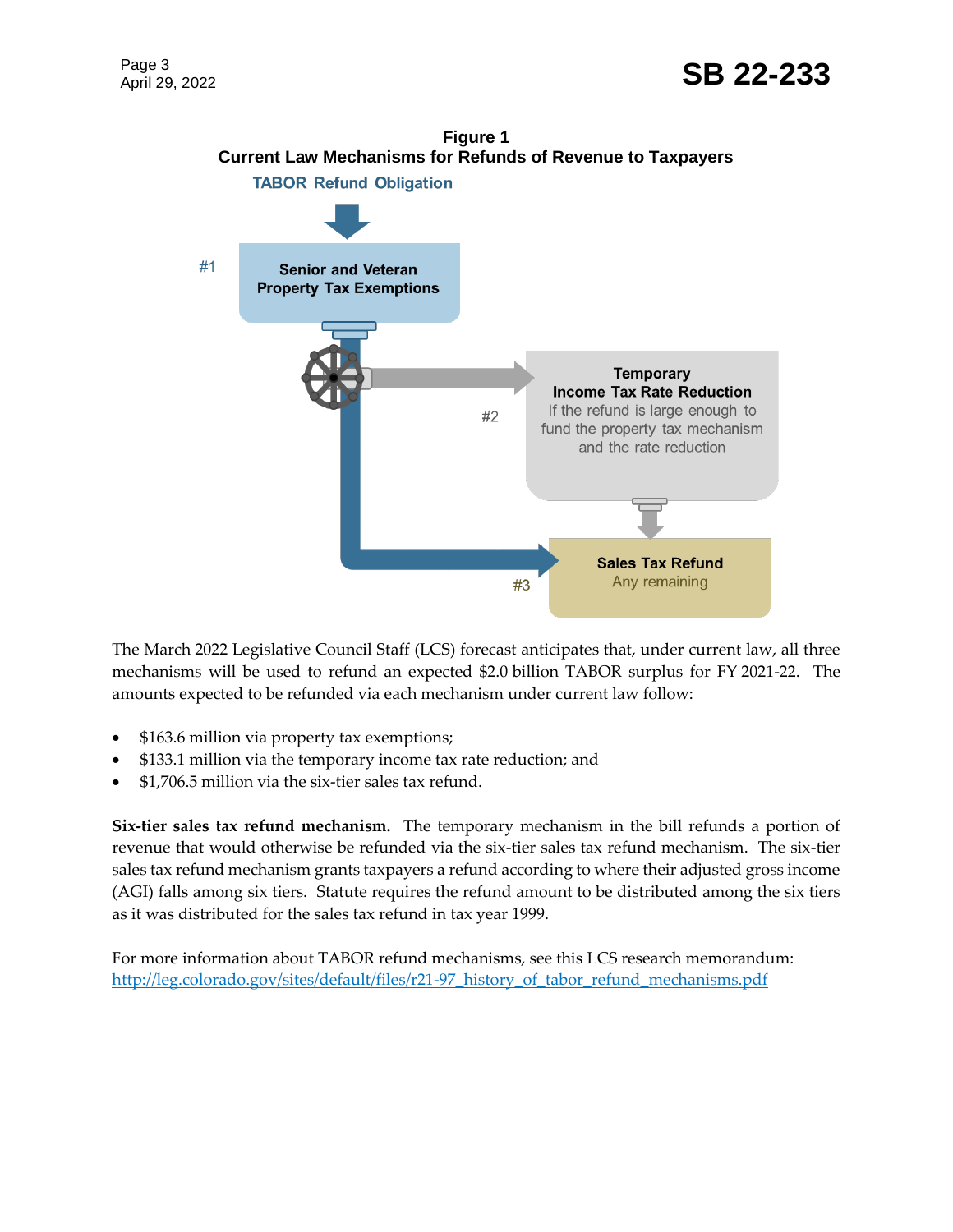# **State Revenue**

The bill is expected to decrease General Fund revenue from investment earnings by between \$30 million and \$40 million in FY 2022-23 only. By expediting refunds to taxpayers, the bill decreases General Fund investment earnings that would accrue between the fall of 2022, when the bill requires refunds to be paid, and the spring of 2023, when they would be refunded to taxpayers otherwise. The revenue impact will depend on future rates of return for investments the state would make, and cannot be estimated precisely. Investment earnings are subject to TABOR.

# **State Expenditures**

The bill increases General Fund expenditures by an estimated \$2,559,338 and 3.5 FTE for FY 2022-23 only. Expenditures are summarized in Table 2 and detailed below.

|                                              | FY 2022-23     | FY 2023-24 |
|----------------------------------------------|----------------|------------|
| <b>Department of Revenue</b>                 |                |            |
| <b>Personal Services</b>                     | \$222,822      |            |
| <b>Operating Expenses</b>                    | \$4,725        |            |
| <b>Capital Outlay Costs</b>                  | \$24,800       |            |
| <b>Computer Programming and Testing</b>      | \$128,029      |            |
| Data Reporting and Analysis                  | \$12,800       |            |
| Document Management and Postage <sup>1</sup> | \$2,111,100    |            |
| Centrally Appropriated Costs <sup>2</sup>    | \$55,062       |            |
| <b>Total Cost</b>                            | \$2,559,338    | \$0        |
| Total FTE                                    | <b>3.5 FTE</b> |            |

#### **Table 2 Expenditures Under SB 22-233**

<sup>1</sup> *These costs occur in the Department of Personnel and are paid from reappropriated DOR funds.*

<sup>2</sup> *Centrally appropriated costs are not included in the bill's appropriation.*

**Department of Revenue.** Personnel costs are for additional staff to handle an expected increase in call center contacts between July and December 2022. The 3.5 FTE shown in Table 2 represent six staff retained for six months each, and one supervisor retained for seven months. Standard operating and capital outlay costs are included.

Adding the new refund mechanism requires programming and testing in the department's GenTax software system. Programming is performed by a contractor and is estimated to require 350 hours of at the contract rate of \$225/hour. An additional \$49,279 is included for testing in the department's system support office and for user acceptance training. Table 2 also shows expenditures for data reporting and management in the department's Office of Research and Analysis.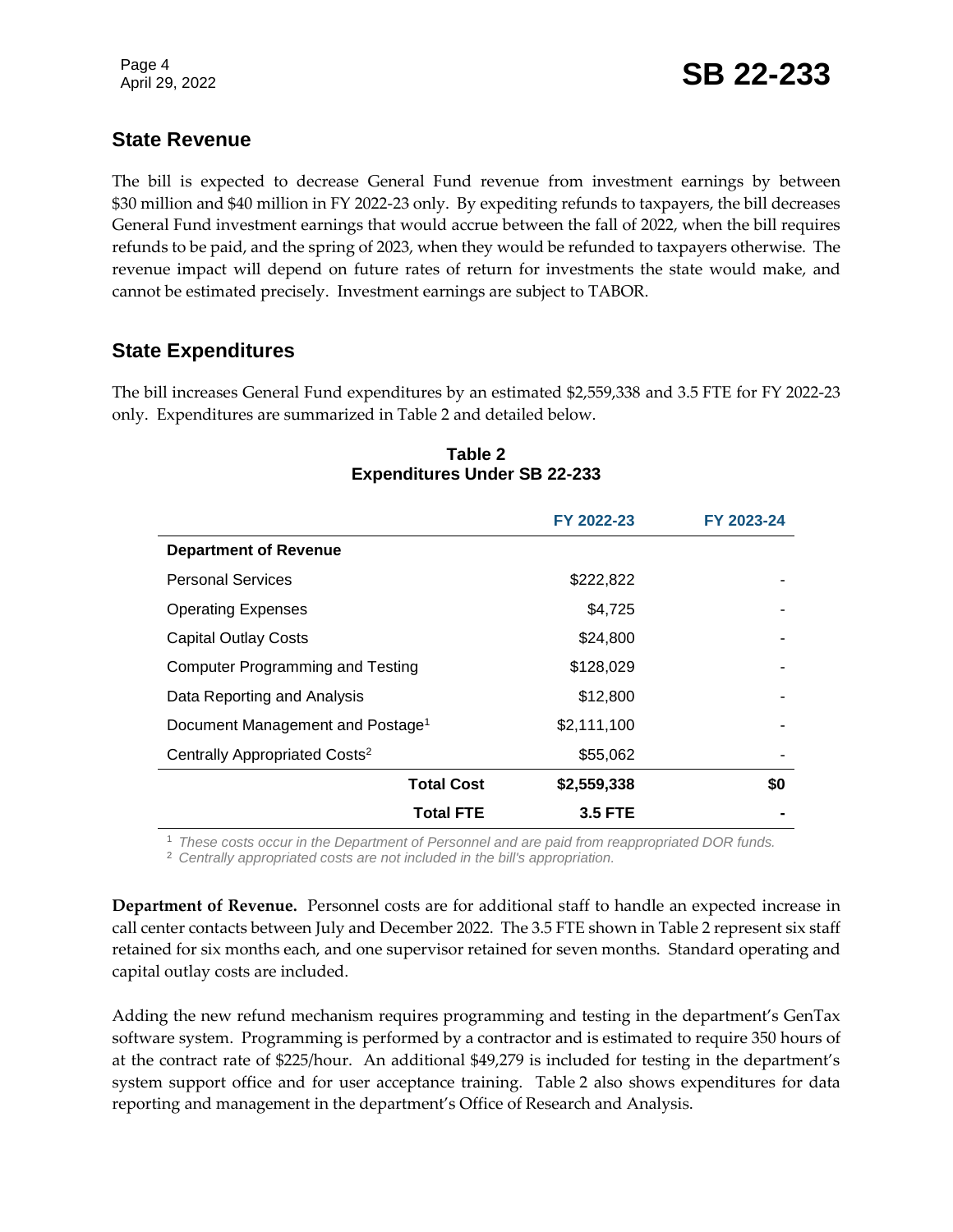Expenditures to print, mail, and process refund payments to taxpayers are estimated at \$2,111,100. This amount includes costs for envelopes, paper, postage, and production processing. These costs occur in Integrated Document Solutions in the Department of Personnel and Administration, and are paid using reappropriated DOR funds.

**State Controller and Legislative Council Staff.** The bill requires the Office of the State Controller and LCS to consult with DOR to determine whether and to what extent the refund amount should be adjusted based on updated projections for the FY 2021-22 TABOR surplus, and on updated projections for the amounts to be refunded via the preceding current law refund mechanisms. This workload increase can be accomplished within existing appropriations.

**Centrally appropriated costs.** Pursuant to a Joint Budget Committee policy, certain costs associated with this bill are addressed through the annual budget process and centrally appropriated in the Long Bill or supplemental appropriations bills, rather than in this bill. These costs, which include employee insurance and supplemental employee retirement payments, are shown in Table 2.

# **Other Budget Impacts**

**FY 2021-22 TABOR refunds.** The bill has no net impact on the FY 2021-22 TABOR surplus or on the amount of refunds paid during FY 2022-23. However, the bill changes the distribution of refunds among taxpayers.

*Assumptions.* Full-year resident Colorado taxpayers are expected to file 2,553,000 returns for tax year 2021, including 1,626,000 single returns and 927,000 joint returns. Based on prior filing patterns, it is estimated that 94 percent of single filers and 90 percent of joint filers would file their returns by June 30, 2022; however, the bill is expected to induce 25 percent of taxpayers who would otherwise file later to file in time to receive the TABOR refund. Under these assumptions, it is estimated that 2,415,000 returns will be filed by June 30, 2022, including 1,555,000 single returns and 860,000 joint returns.

Based on the assumptions above, the mechanism in the bill is expected to refund a total of \$1.31 billion. The FY 2021-22 TABOR surplus expected in the March 2022 LCS forecast is sufficient to allow full refunds of \$400 to single filers and \$800 to joint filers. Refunding this amount via the mechanism in the bill correspondingly decreases the amount to be refunded via the six-tier sales tax refund mechanism from \$1.71 billion under current law to \$396 million under the bill.

Table 3 shows changes in the amount refunded via the six-tier sales tax refund mechanism and the mechanism created in this bill among the six income tiers projected to be used for tax year 2022.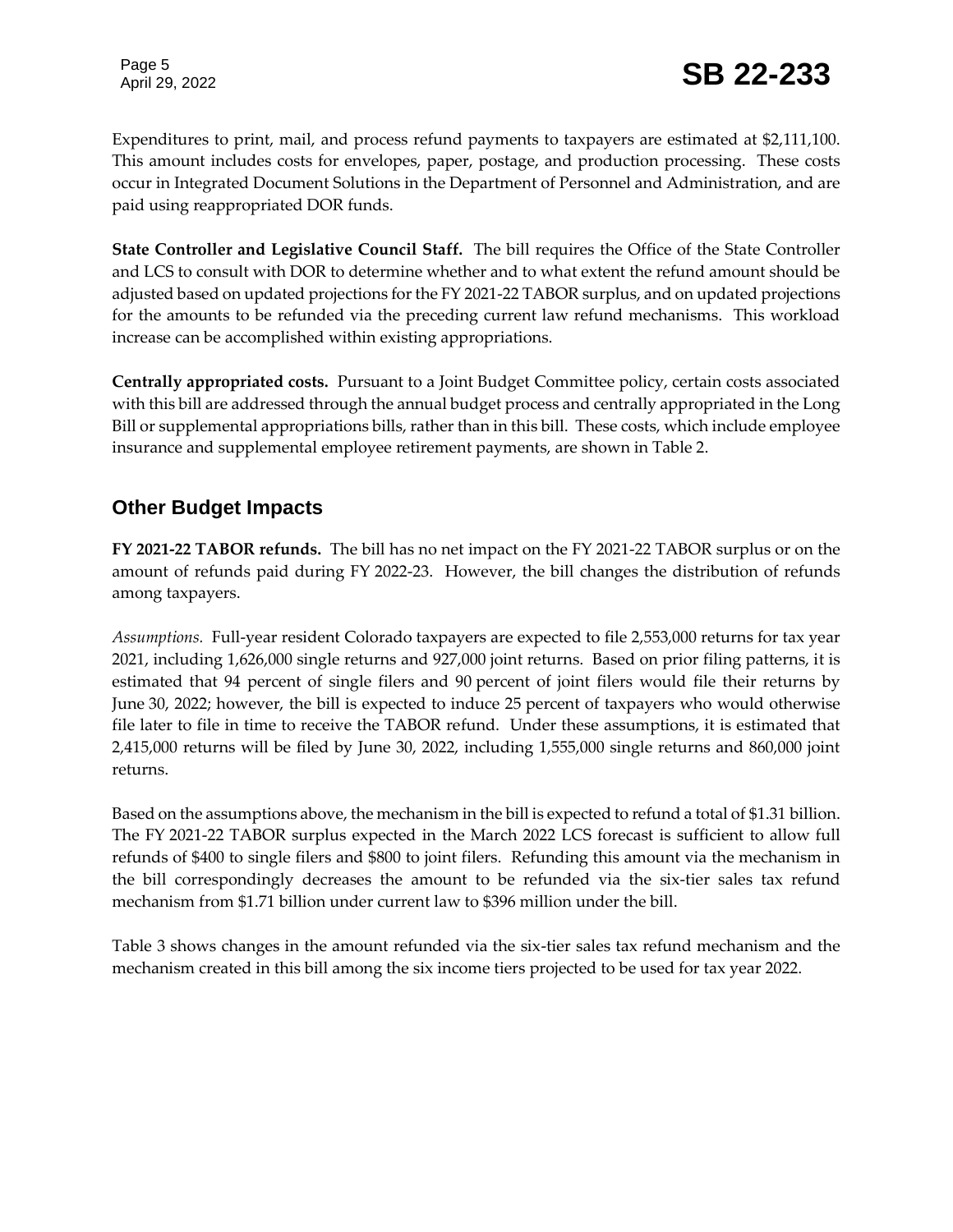### **Table 3 Changes in TABOR Refunds by Adjusted Gross Income**

*FY 2021-22 Surplus Refunded in FY 2022-23 Six-Tier Sales Tax and SB 22-233 Mechanisms Only*

| <b>Single Filers</b> |        |                    |            |               |          |
|----------------------|--------|--------------------|------------|---------------|----------|
| <b>Income Tiers</b>  |        | <b>Current Law</b> | SB 22-233* | <b>Change</b> |          |
|                      | up to  | \$47,000           | \$333      | \$477         | \$144    |
| \$47,001             | to     | \$94,000           | \$445      | \$503         | \$58     |
| \$94,001             | to     | \$149,000          | \$512      | \$519         | \$7      |
| \$149,001            | to     | \$207,000          | \$608      | \$541         | $-$ \$67 |
| \$207,001            | to     | \$263,000          | \$654      | \$552         | $-$102$  |
| \$263,001            | and up |                    | \$1,053    | \$644         | $-$409$  |

| <b>Joint Filers</b> |  |
|---------------------|--|
|                     |  |

| <b>Income Tiers</b> |        | <b>Current Law</b> | SB 22-233* | <b>Change</b> |           |
|---------------------|--------|--------------------|------------|---------------|-----------|
|                     | up to  | \$47,000           | \$666      | \$954         | \$288     |
| \$47,001            | to     | \$94,000           | \$890      | \$1,006       | \$116     |
| \$94,001            | to     | \$149,000          | \$1,024    | \$1,038       | \$14      |
| \$149,001           | to     | \$207,000          | \$1,216    | \$1,082       | $-$134$   |
| \$207,001           | to     | \$263,000          | \$1,308    | \$1,104       | $-$204$   |
| \$263,001           | and up |                    | \$2,106    | \$1,288       | $-$ \$818 |

*\*For taxpayers who were full-year residents of Colorado in 2021 and file 2021 taxes by June 30, 2022. Taxpayers who do not meet these criteria receive \$400 less (\$800 less if filing jointly).*

**FY 2022-23 TABOR refunds.** The bill is expected to decrease the FY 2022-23 TABOR surplus required to be refunded in FY 2023-24 by between \$30 million and \$40 million, consistent with the decrease in General Fund investment income subject to TABOR identified in the State Revenue section above. Because TABOR refunds are paid from the General Fund, decreased General Fund revenue will lower the TABOR refund obligation, but result in no net change to the amount of General Fund otherwise available to spend or save.

**General Fund reserve.** Under current law, an amount equal to 15 percent of General Fund appropriations must be set aside in the General Fund statutory reserve beginning in FY 2022-23. Based on this fiscal note, the bill is expected to increase the amount of General Fund held in reserve by the amount shown in Table 1, which will decrease the amount of General Fund available for other purposes.

# **Technical Note**

**Filing deadline for refund eligibility.** The introduced bill requires taxpayers to file their 2021 returns by May 31, 2022, to be eligible for TABOR refunds in the bill. Proposed amendment L.001 would delay this deadline to June 30, 2022. The taxpayer populations estimated in the Other Budget Impacts section above assume the June 30 deadline. If the amendment is not adopted, the taxpayer populations will be smaller than estimated, causing less revenue to be refunded via the new mechanism.